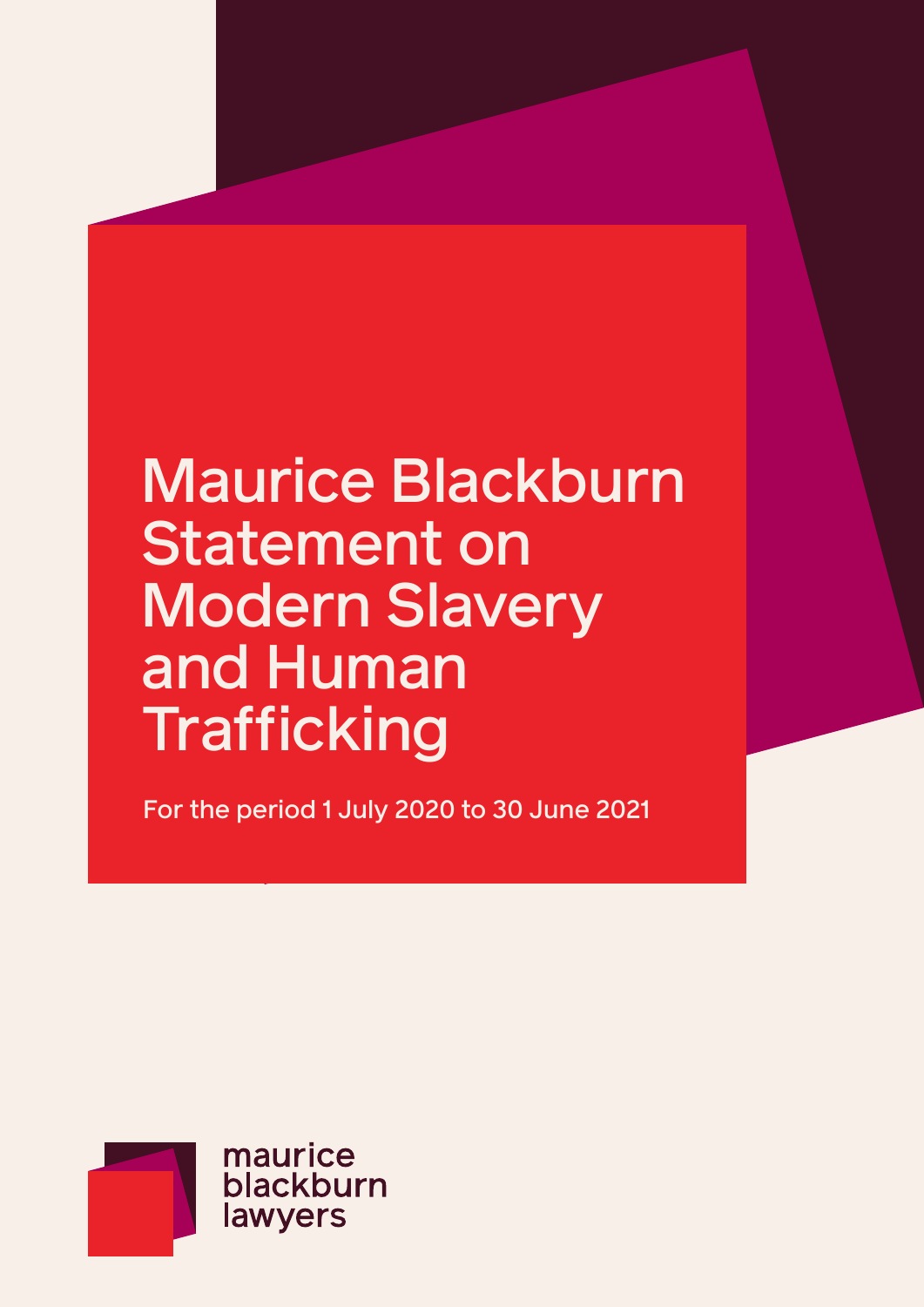# Reporting Entity

This Statement is made on behalf of Maurice Blackburn Pty Limited (ABN 21 105 657 949), the reporting entity under the *Modern Slavery Act 2018* (Cth) (**Act**), and makes this statement pursuant to section 13. It includes voluntary statements from the following entities as they operate under the same corporate policies and values as Maurice Blackburn:

- **•** Zabulon Pty Ltd (ABN 50 005 114 670)
- **•** Claims Funding Australia Pty Ltd (ACN 158 551 967)
- **•** Zabulon Holdings Pty Ltd (ABN 128 858 113)
- **•** Maurice Blackburn SA Pty Ltd (ABN 641 011 216)

This statement covers the reporting period of 1 July 2020 to 30 June 2021.

Maurice Blackburn Pty Limited is an incorporated legal practice and its shareholders control a sister corporation, Zabulon Pty Ltd (ABN 50 005 114 670) (**Zabulon**). While Maurice Blackburn Pty Limited employs legal professionals, Zabulon is the entity that employs the administrative and support staff that facilitates Maurice Blackburn's essential business functions.

For the purpose of this statement, 'Maurice Blackburn', 'we' and 'our' collectively refers to Maurice Blackburn Pty Limited (ABN 21 105 657 949) and Zabulon.

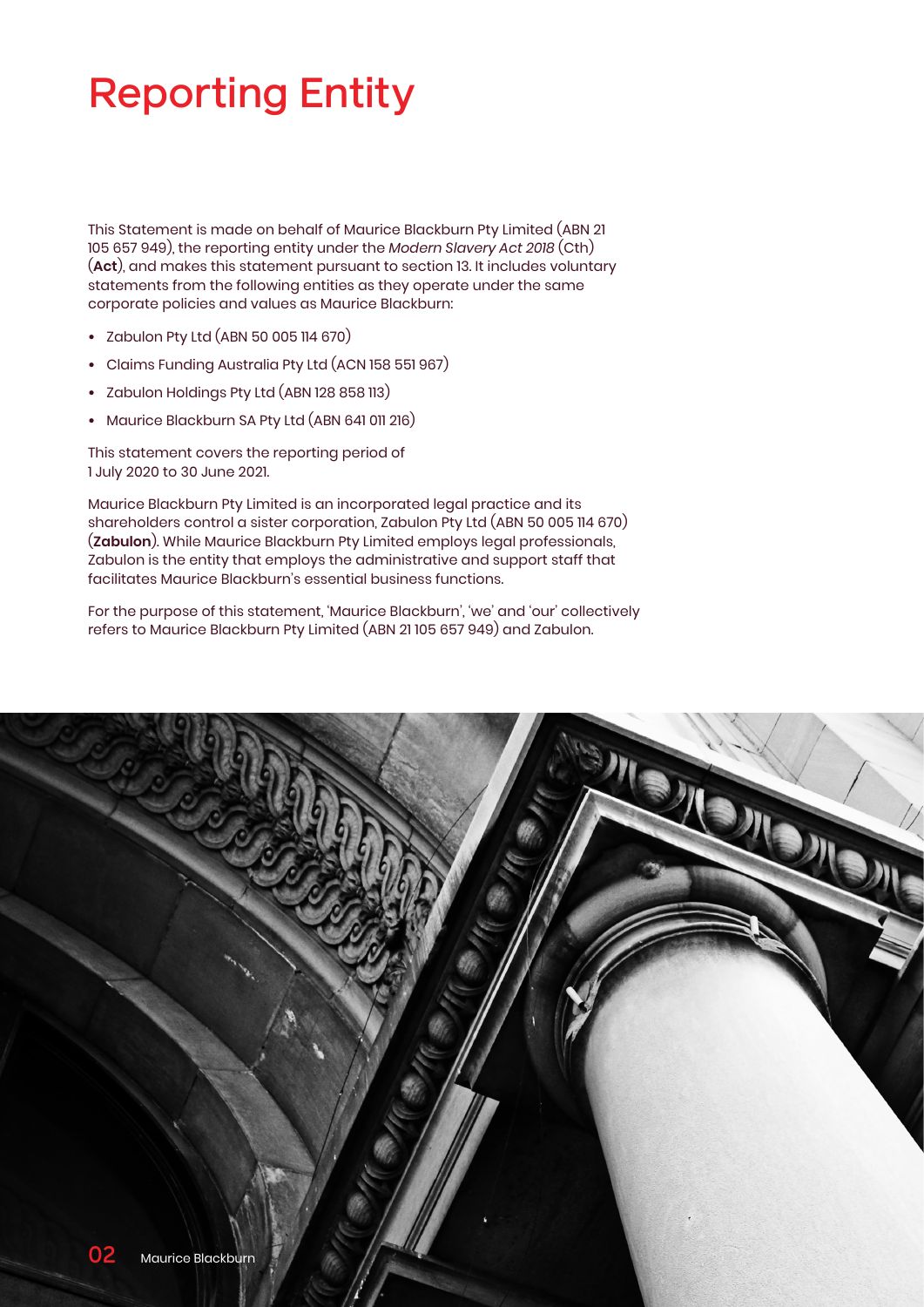### Structure, Operations, Supply Chain

#### Structure and Operations

Our structure is as follows:



Maurice Blackburn is a national firm with over 30 offices throughout Australia and more than 1,100 of the country's best and most respected legal professionals. We provide accurate and confidential advice without unnecessary legal jargon, and we recognise the varying financial circumstances of our clients and offer a flexible fee policy.

We treat every client who walks through our door with the sincerity and respect they deserve.

We provide a range of professional legal services including:

- **•** Personal injury law
- **•** Class actions
- **•** Superannuation and insurance law
- **•** Financial services disputes
- **•** Wills and estates
- **•** Employment law, and
- **•** Social Justice Law.

Our offices located in Victoria, New South Wales, Queensland, Western Australia, South Australia, the Australian Capital Territory and the Northern Territory.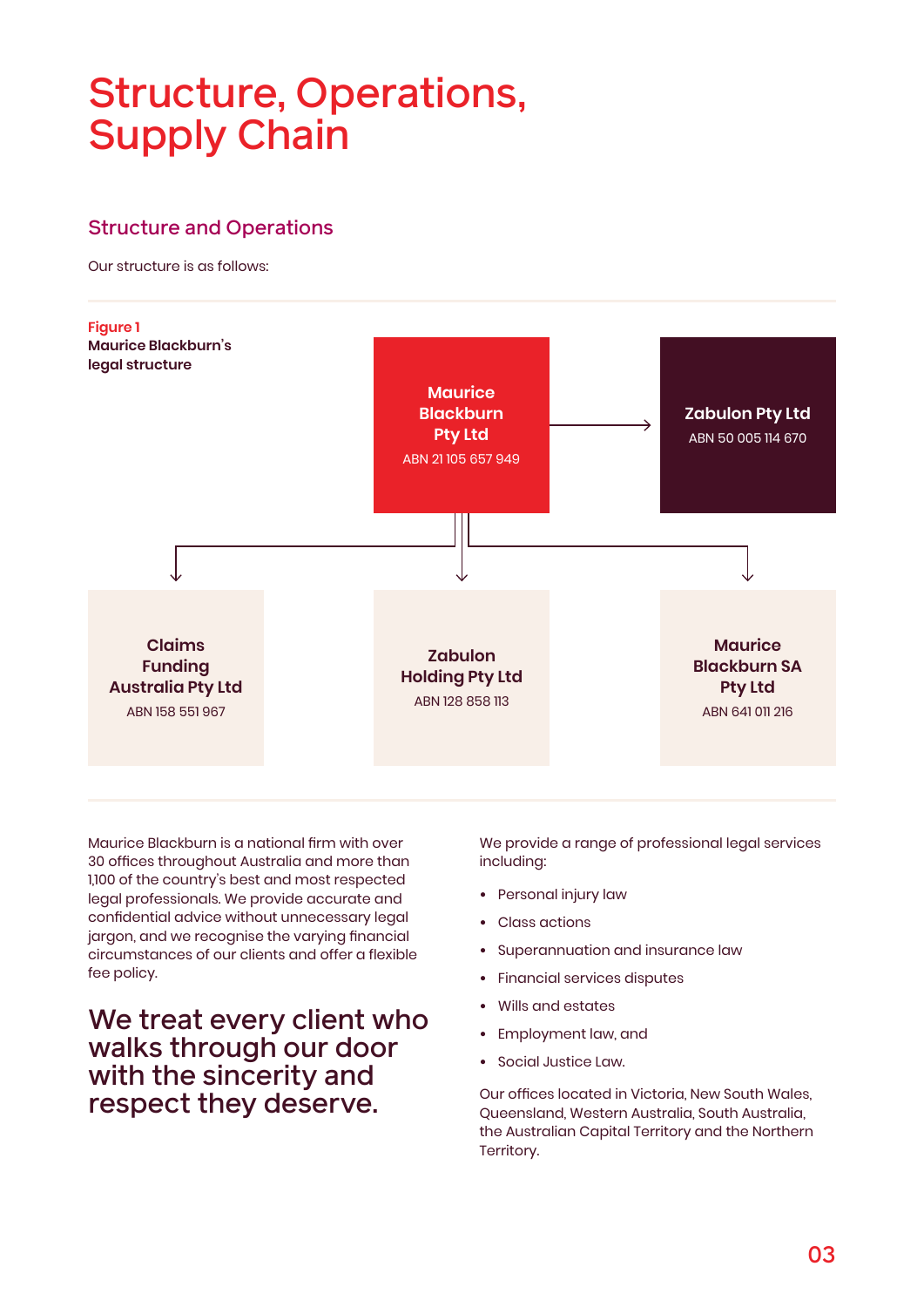

#### Maurice Blackburn owns three subsidiaries:

| <b>Subsidiary</b>                                        |                                                                                  | <b>Office location</b> |
|----------------------------------------------------------|----------------------------------------------------------------------------------|------------------------|
| <b>Claims Funding Australia</b><br>(ABN 158 551 967)     | Litigation funding company                                                       | Australia              |
| <b>Zabulon Holding Pty Ltd</b><br>(ABN 128 858 113)      | A holding company established to hold<br>shares for Claims Funding International | Australia              |
| <b>Maurice Blackburn SA Pty Ltd</b><br>(ABN 641 011 216) | Entity established for trust purposes                                            | South Australia        |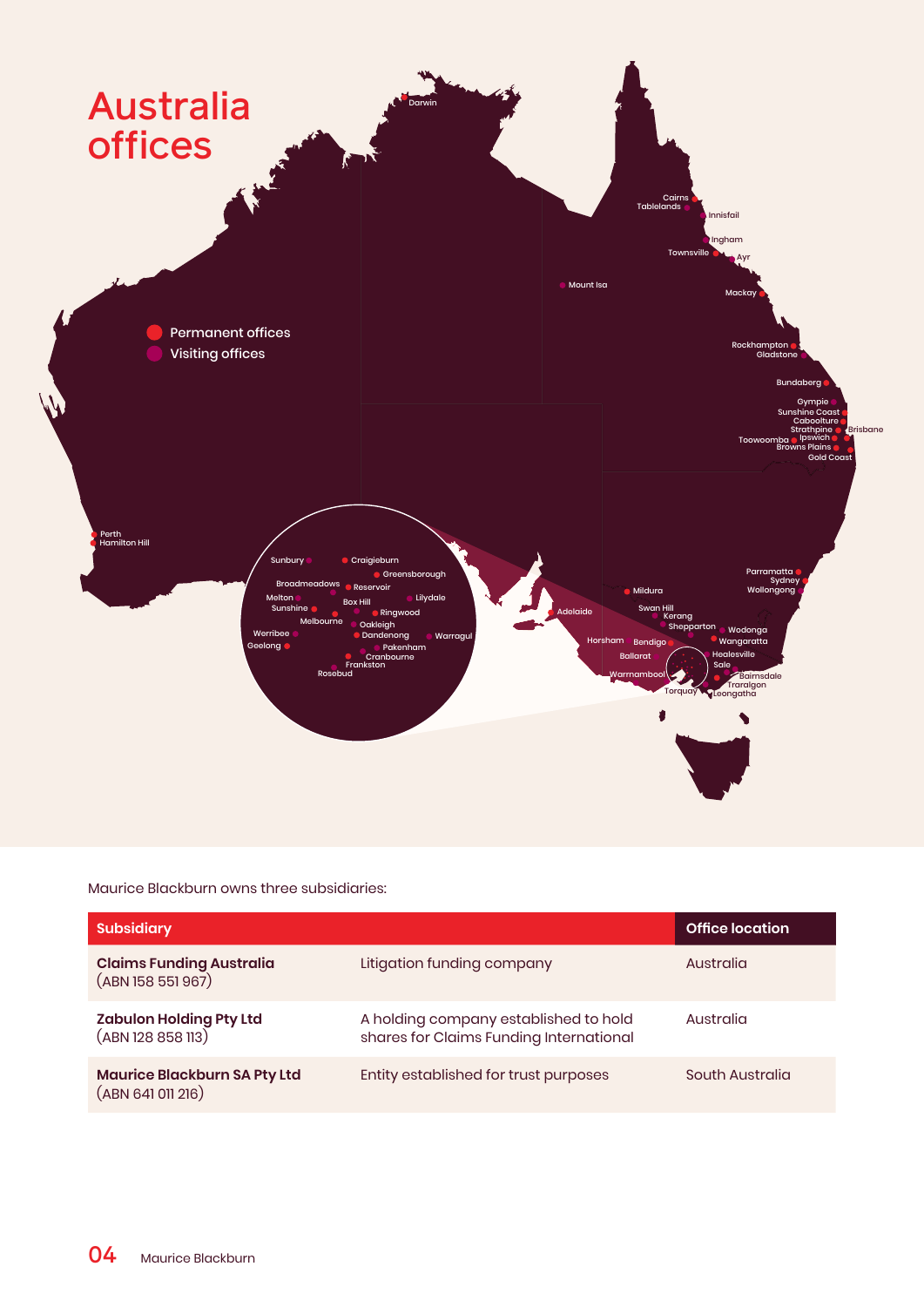#### Supply Chain

For our third-party engagement, the firm values trusted partnerships and prioritises maintaining long term relationships with suppliers that are fair and honest in their conduct. While procurement activities are conducted by either Maurice Blackburn or Zabulon, they are generally managed by Maurice Blackburn's Finance department.

At Maurice Blackburn, we engage professional services companies to provide essential business services, such as marketing, insurance, tax advisory and audits. We also procure the necessary services of specialist legal experts, such as barristers, on behalf of our clients.

Zabulon is responsible for maintaining supplier contracts in relation to lease agreements, IT equipment, custodian and maintenance services.

Our vendors are predominately located in Australia with some in the Netherlands, United States, and United Kingdom. The main types of goods and services we procure include:

- **• technology and hardware** computers, mobile, and software purchases;
- **• facilities** custodian and maintenance services for Maurice Blackburn locations;
- **• professional services** auditing, tax, and compliance advisory services; and
- **• travel and hospitality** domestic travel to connect with clients or other legal professionals.

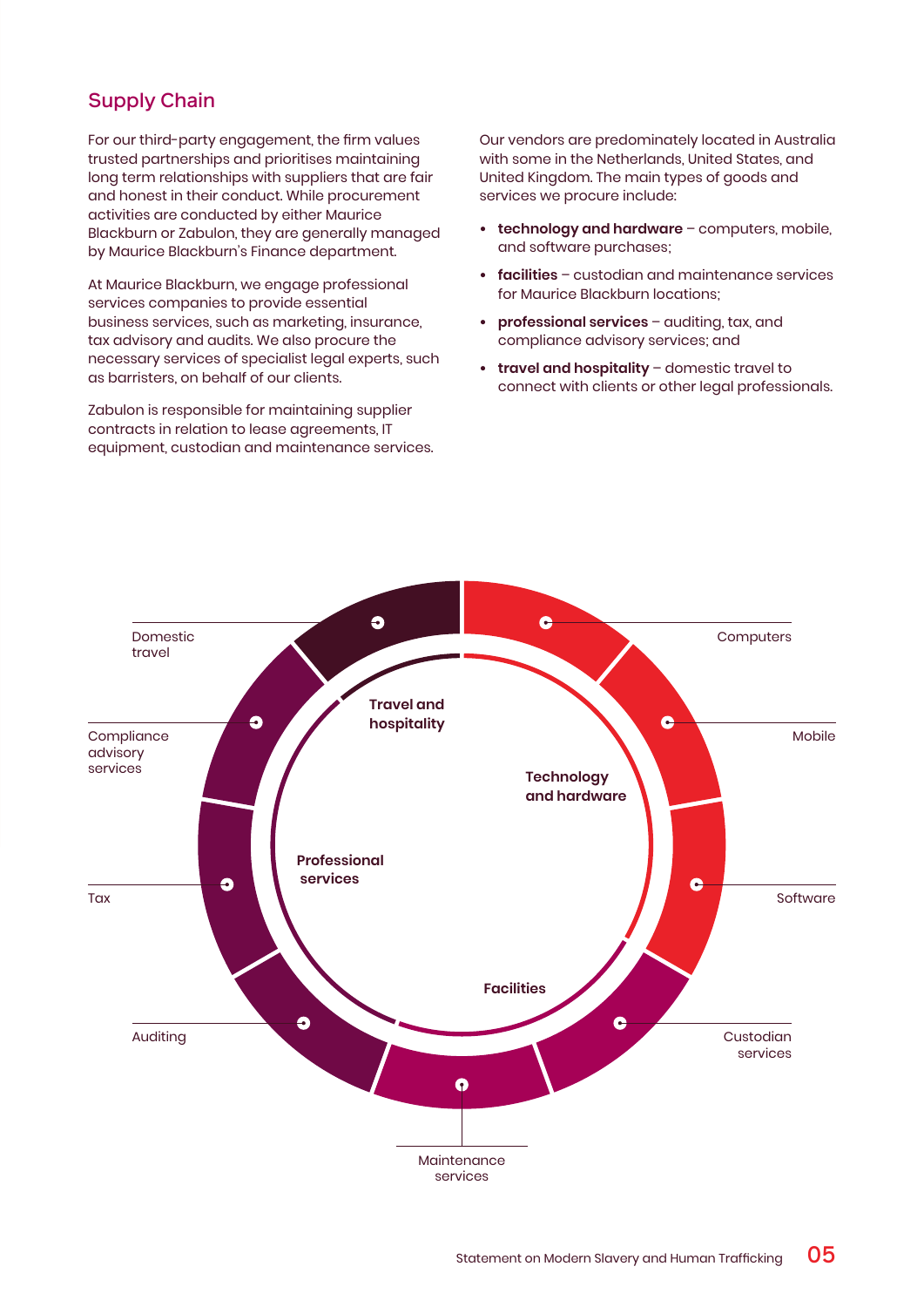### Modern Slavery Risk Identification

Like most professional service firms, the primary and most complex entry point for modern slavery comes from our supply chain. We are aware that no industry is immune to modern slavery and there is inherent risk in the goods and services procured by our direct suppliers. We engaged an external expert to interview staff across Facilities, Finance, and Marketing to identify potential higher risk supplier relationships including, but not limited to:

#### **Commercial** cleaning services

Including any cleaning, restoration, and general building maintenance that has been contracted by Maurice Blackburn or our building manager. This sector traditionally has higher reports of underpayment and employees using higher rates of subcontracting to avoid paying entitlements and hence is a key focus for our firm in seeking to minimise this risk<sup>1</sup>. .

ICT purchases and offshore software development

Like many professional services firms, to maintain our online platform and online promotions we engage third party professionals to supply hardware and software as a service or one-off product. In a global market, these goods and services can be conducted overseas and within geographies that may not have the same level of labour protections afforded in the Australian workforce, and hence is another key area for vigilance.

#### Branded merchandise

Maurice Blackburn may at times procure branded merchandise, including apparel, kitchenware, or novelty goods. It is likely that a number of these items or their components are produced overseas, where the risk of modern slavery is greater at assembly and/or manufacturing stages.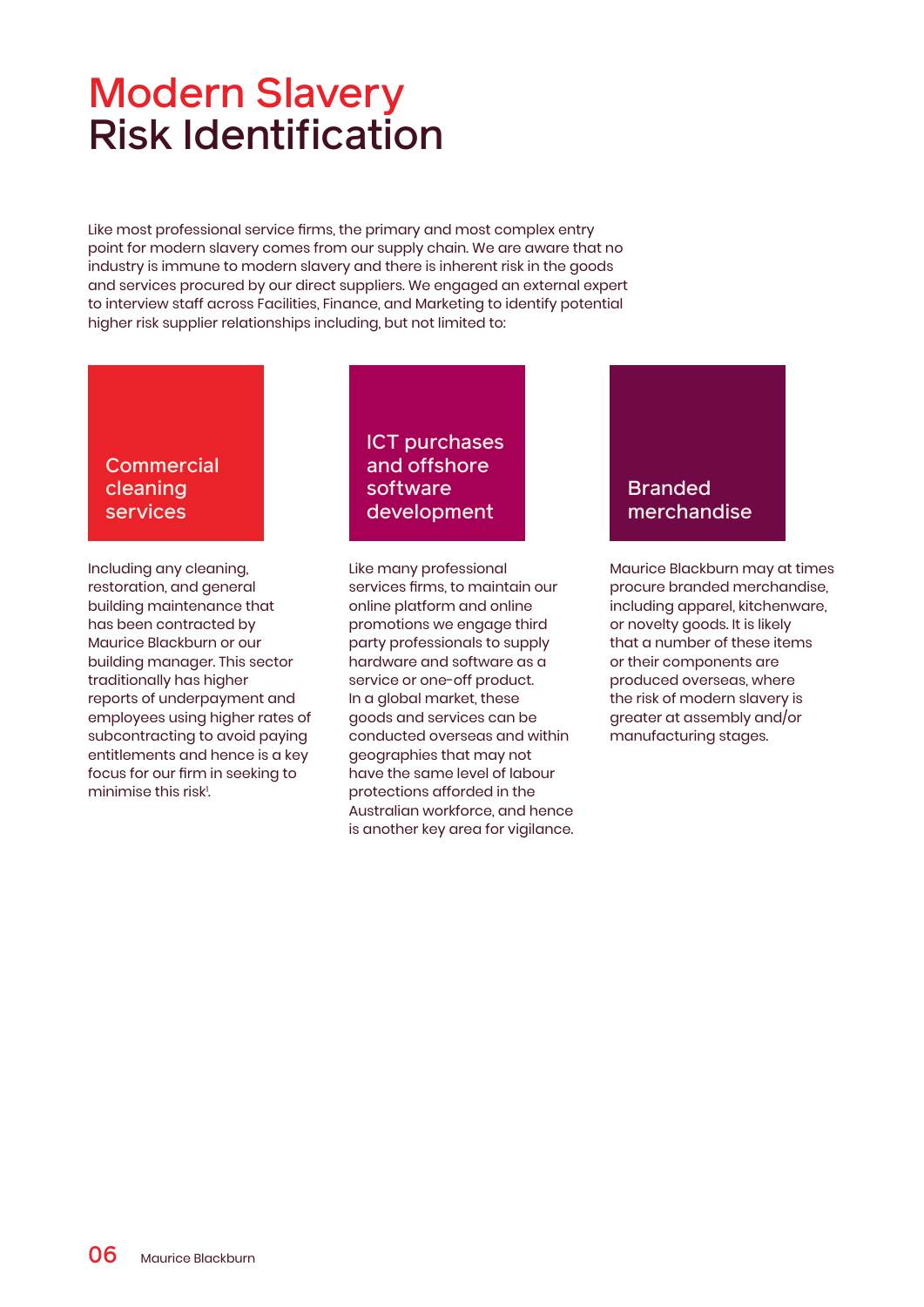### Modern Slavery Risk Management

#### Employment

We rely on a diverse pool of talented professionals to provide legal services to clients and operate vital business functions. We have an affirmation statement, About Maurice Blackburn, which speaks to our values including to "treat others fairly and with respect". This translates into our 'all in commitment' on anti-discrimination and inclusion reflected in our:

#### New Starter and Induction **Policy**

#### Grievance Procedures **Policy**

Change of Employment Conditions Policy

#### Contractor Management **Policy**

We have implemented and continuously improve our payroll management systems and reporting mechanisms available in-house and through external partners. We believe that these policies, in conjunction with legal profession regulation that exists in the Australian states we operate in, does limit the risk of our workforce being subjected to modern slavery, but we are committed to continuing to take a proactive approach to these issues to ensure this remains the case. In our practice there is a possibility we would represent survivors of modern slavery, but this is outside the scope of the Act.

#### Governance

Our modern slavery initiatives have had the commitment of our senior leaders, Audit and Risk Committee and the Maurice Blackburn Board. Maurice Blackburn established a modern slavery Working Group, comprised of key staff, that will play a central role in the governance, implementation and monitoring of our modern slavery response.

#### Operations Assessment and Strategic Plan

During the reporting period we engaged an external expert to conduct an operations risk assessment. The purpose of the assessment was to assess our current approach to human rights and modern slavery and provide recommendations on areas for improvement. The recommendations assisted the development of Maurice Blackburn's modern slavery strategic plan. The plan will ensure activities, timelines and accountabilities are well articulated across the organisation so that we continue to address modern slavery risks. The Working Group will continue to meet and drive the delivery of the plan.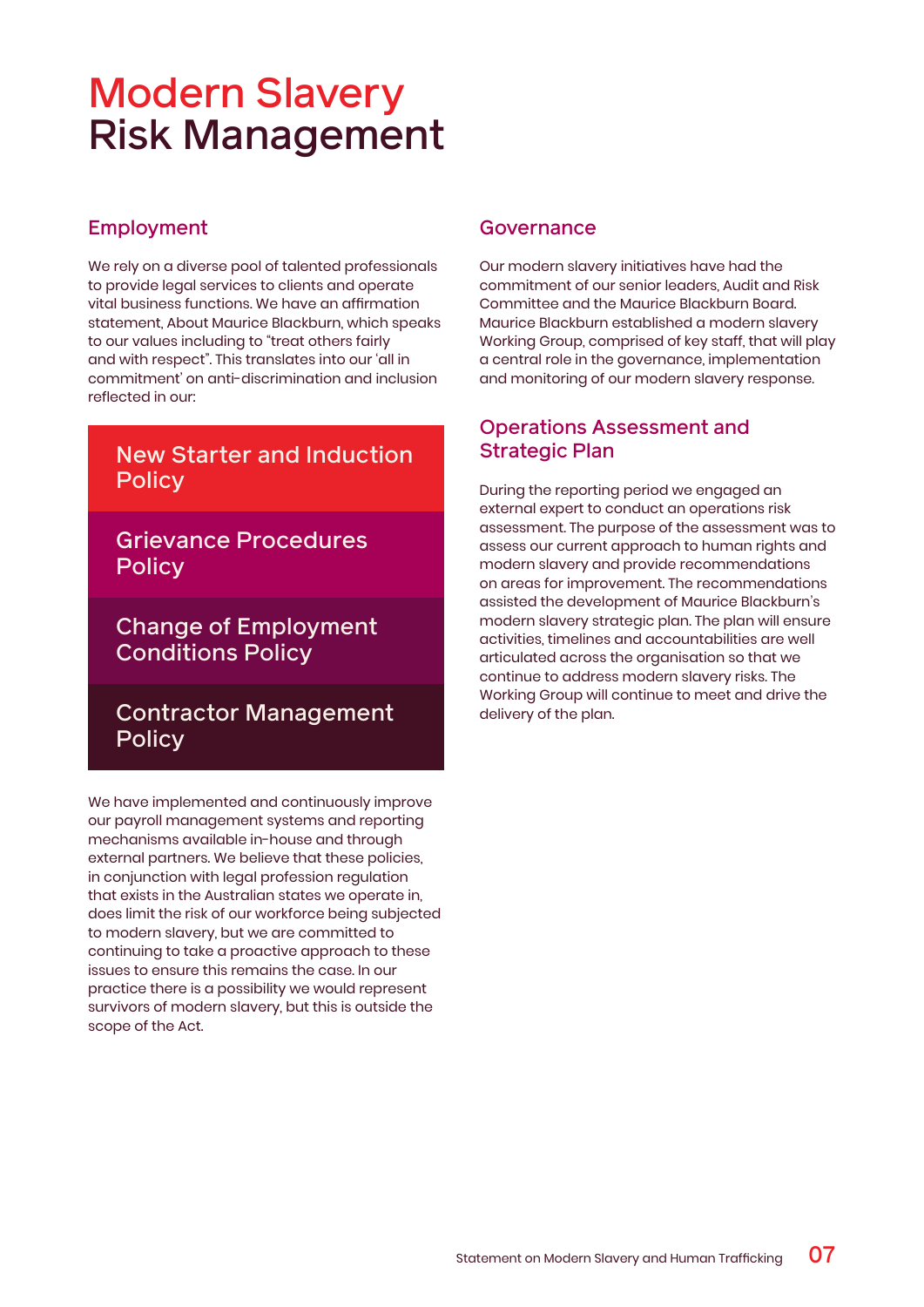#### Policies

As part of the operations risk assessment our existing policies and procedures were reviewed against the UN Guiding Principles on Business and Human Rights (UNGPs). Going forward we will apply the relevant recommendations to our policy documents.

Maurice Blackburn maintains two reporting mechanisms for employees to raise grievances and concerns:

| <b>Whistleblower Policy</b>                                                                                                              | <b>Grievance Procedure Policy</b>                                                                         |  |  |
|------------------------------------------------------------------------------------------------------------------------------------------|-----------------------------------------------------------------------------------------------------------|--|--|
| Intended for internal and external reporting at<br>Maurice Blackburn to submit reports of potentially<br>criminal or unethical behaviour | Internal reporting at Maurice Blackburn to raise<br>issues of management and personal grievances          |  |  |
| The Policy is publicly accessible here                                                                                                   | Policy is available to staff on the intranet                                                              |  |  |
| Eligible whistle-blowers are encouraged to report<br>concerns without fear of retaliation                                                | Employees are encouraged to file a grievance<br>when informal resolution tools have been<br>exhausted     |  |  |
| People and Culture team will investigate the<br>report and the issue and may determine if<br>corrective action is required               | People and Culture team will investigate the<br>grievance and may determine if remediation is<br>required |  |  |
| Both policies are owned and operated by Maurice Blackburn's People & Culture Team                                                        |                                                                                                           |  |  |

Activities were undertaken during the period to raise awareness of these policies. We plan to continue raising further awareness of these policies in the next reporting period.

#### Supplier Management

We have updated our standard supplier contractual terms to include a template Modern Slavery clause for all new supplier contracts. The template includes warranties that the supplier will comply with the Act and responsibly manage the risk of modern slavery within their own supply chain.

During the reporting period we commenced a supplier due diligence project to allow Maurice Blackburn to gain a deeper understanding of the activities our suppliers undertake to comply with modern slavery obligations, as well as assisting us to assess modern slavery risk in our own supply chain. As our modern slavery response matures, we will continue to take steps to assure our trust in vendors with practical due diligence stages and direct, honest engagement with our suppliers.

#### Awareness and Education

Maurice Blackburn's executive team and Audit and Risk Committee have been presented with the requirements of the Act and the actions the firm plans to undertake to address modern slavery.

To improve awareness of modern slavery risks we engaged an external provider to deliver modern slavery training to key staff involved in the procurement activities of Maurice Blackburn.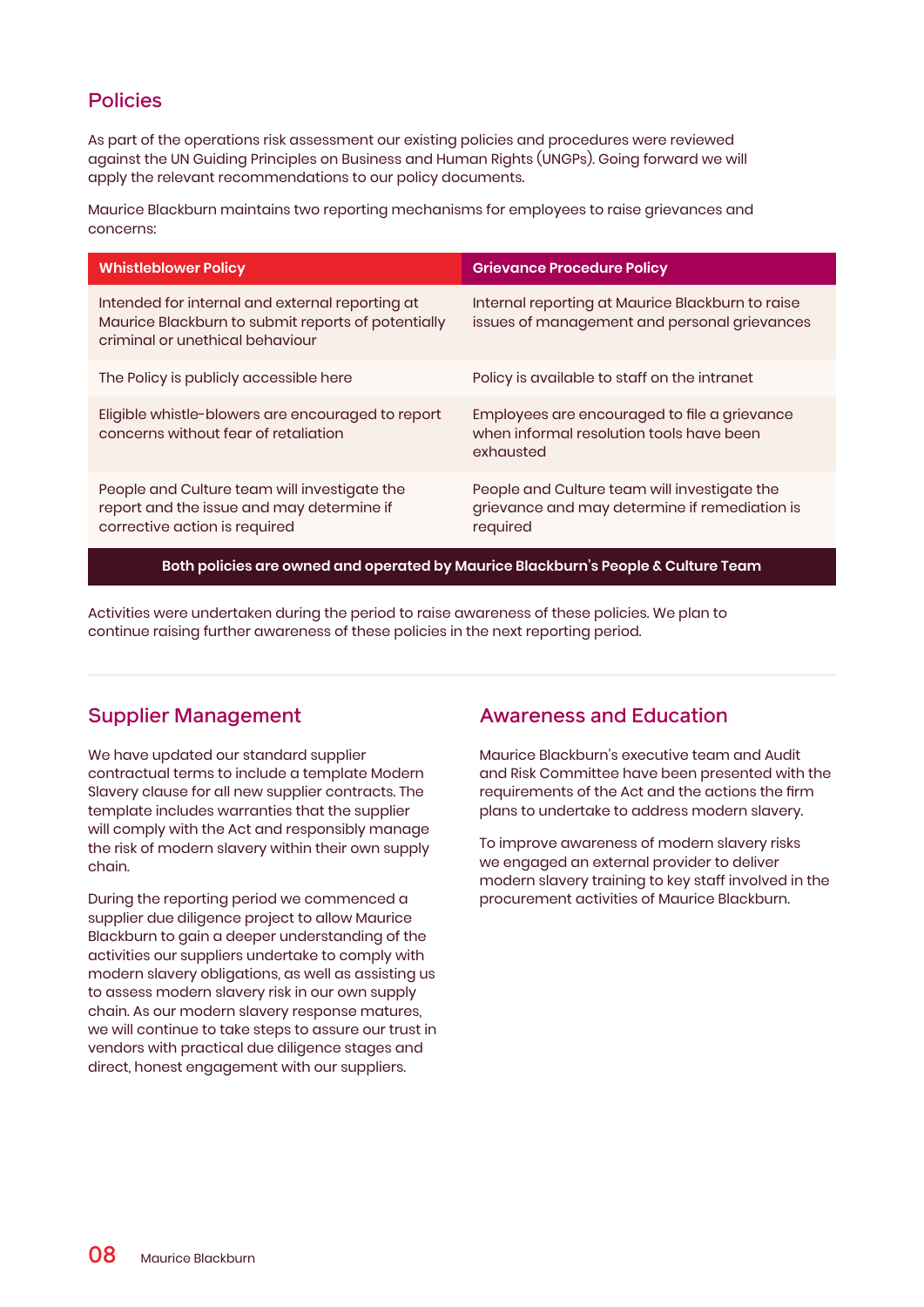### Assessing effectiveness

# **Consultation**

We assess the effectiveness of our actions in several ways:

- **•** tracking our actions and the outcomes of our actions under the strategic plan to demonstrate continuous improvement to our modern slavery response
- **•** monitoring for any reported incidents of modern slavery within our organisation and supply chain
- **•** undertaking reviews of our policies and procedures with regards to modern slavery
- **•** aiming to increase awareness of our relevant policies and procedures on an ongoing basis, and
- **•** the number of people who have completed modern slavery training.

In the upcoming reporting period, we will:

- **•** continue with our supplier due diligence project
- **•** continue to raise awareness of our Whistleblower policy and relevant reporting lines
- **•** update relevant policy documents to ensure they can respond to modern slavery, and
- **•** develop a document that provides resources and guidance on responding to modern slavery reports within our organisation.

During the reporting period Maurice Blackburn shared copies of its inaugural modern slavery statement and modern slavery strategy with the managing director of Claims Funding Australia, Europe, and International. Managing directors of subsidiaries will be contacted by the Maurice Blackburn modern slavery working group to report on any new initiatives or changes in approach regarding modern slavery risk management.

# **Other**

At Maurice Blackburn, we believe our employees can be agents of positive impact and change on clients and the community. We believe that raising awareness and empowering people through knowledge creates small impacts in the workplace and our employees' personal lives which in turn can have a cascading effect across communities and Australia.

In addition to our legal services, Maurice Blackburn openly engages with the federal parliament, departments and agencies on labour rights, regulation and standards within Australia to provide legislatures with case studies and insights from front line workers.

This statement has been approved by the Board of Maurice Blackburn on **6 December 2021**.

Stre Brach.

**Steve Bracks** Chair of the Board **Maurice Blackburn**